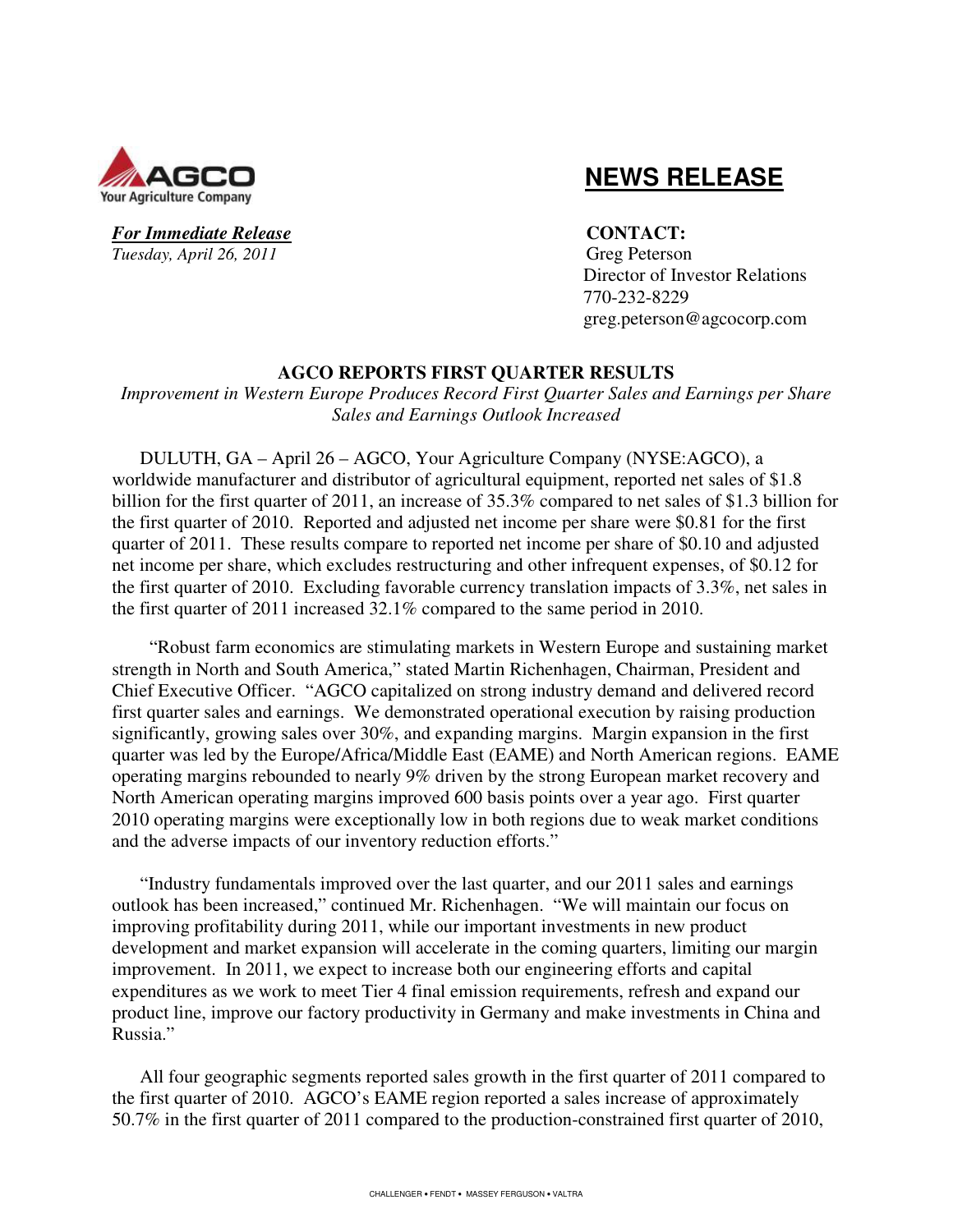excluding favorable currency translation impacts. In the North American region, sales in the first quarter of 2011 improved 25.4% compared to the first quarter of 2010, excluding favorable currency translation impacts. Strong growth in tractors and combines highlighted the results. AGCO's South American region reported a sales increase of 1.4% in the first quarter of 2011 compared to the first quarter of 2010, excluding favorable currency translation impacts. Stronger industry demand in Argentina and other South American markets offset sales declines in Brazil.

Sales growth and improved gross margins contributed to higher income from operations for the first quarter of 2011 compared to the first quarter of 2010. Production increases in Europe and North America, and a richer product mix, partially offset by higher material costs, produced improved gross margins. The Company increased its investment in new product development in order to meet new emission standards, resulting in increased engineering expenses in the first quarter of 2011 compared to the same period last year.

### **Market Update**

|                              | <b>Tractors</b><br>Change from | <b>Combines</b><br>Change from |
|------------------------------|--------------------------------|--------------------------------|
| Quarter ended March 31, 2011 | Prior Year Period              | Prior Year Period              |
| North America                | $+6\%$                         | $+37%$                         |
| South America                | $+2%$                          | $-1\%$                         |
| Western Europe               | $+18\%$                        | $+22%$                         |

*Industry Unit Retail Sales* 

#### *North America*

In the first quarter of 2011, industry unit retail sales of tractors were up modestly compared to the same period in 2010, while industry retail sales of combines were up substantially. Higher commodity prices and the expectation of record farm income resulted in the strength in retail sales of tractors and combines. Improvement in the dairy and livestock sector contributed to higher industry unit retail sales of mid-range tractors and hay equipment, which both increased compared to 2010 levels.

### *South America*

Industry unit retail sales of tractors and combines in the first quarter of 2011 were relatively flat compared to the high levels in the same period in 2010. Growth in Argentina and other South American markets offset industry sales declines in Brazil in the first quarter of 2011 compared to record levels in the first quarter of 2010. Industry unit retail sales in Brazil declined, but remained strong due to attractive farm economics and supportive government financing rates that have been extended through the end of 2011.

#### *Western Europe*

Industry demand in Western Europe increased sharply during the first quarter of 2011 compared to the prior year period. Higher commodity prices and the prospect for higher farm income contributed to the growth in the first quarter of 2011 compared to weak industry unit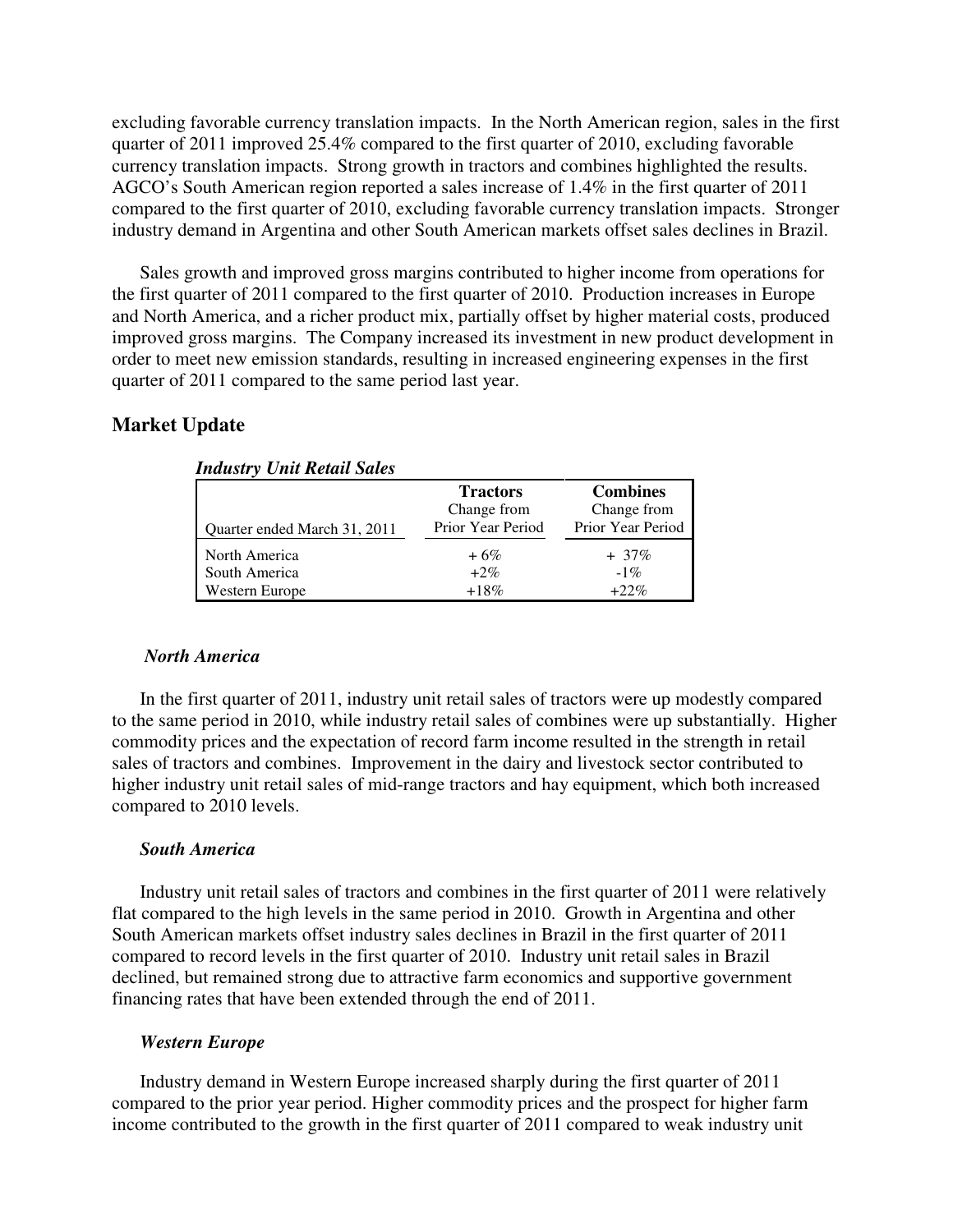retail sales in the comparable prior year period. The tractor sales growth was strongest in Germany, Finland, Scandinavia and France.

"The global demand for grain and protein is growing and inventories of grain have fallen to historically low levels on a stocks-to-use basis," stated Mr. Richenhagen. "The elevated soft commodity prices, resulting from tight supply, are providing positive support for farm income and for our industry. In Western Europe, industry conditions continued to recover throughout the first quarter and are well above the weak levels that existed in early 2010. Farm fundamentals are healthy and market demand remains strong in North and South America. We expect these conditions to remain positive throughout 2011."

### **Regional Results**

| AOCO Regional ivel sales (in multions)         | Three Months Ended March 31, |              |                           |                                                                   |
|------------------------------------------------|------------------------------|--------------|---------------------------|-------------------------------------------------------------------|
|                                                | $2011^{(1)}$                 | $2010^{(1)}$ | $%$ change<br>from $2010$ | $%$ change from<br>$2010$ due to<br>currency<br>translation $(1)$ |
|                                                |                              |              |                           |                                                                   |
| North America                                  | 359.4<br>\$.                 | 282.9<br>\$  | $+27.0\%$                 | $+1.6\%$                                                          |
| South America                                  | 410.5                        | 377.3        | $+8.8\%$                  | $+7.4\%$                                                          |
| <b>EAME</b>                                    | 928.7                        | 612.3        | $+51.7%$                  | $+1.0\%$                                                          |
| Rest of World                                  | 99.1                         | 55.7         | $+77.9%$                  | $+8.3\%$                                                          |
| <b>Total</b>                                   | \$1,797.7                    | \$1,328.2    | $+35.3%$                  | $+3.3\%$                                                          |
|                                                |                              |              |                           |                                                                   |
| See Footnotes for additional disclosure<br>(1) |                              |              |                           |                                                                   |

### *AGCO Regional Net Sales (in millions)*

#### *North America*

Favorable farm economics and strong industry demand produced growth of 25.4% in North American sales in the first quarter of 2011 compared to the production- constrained level in the first quarter of 2010, excluding the impact of favorable currency translation. The most significant increases were in combines, implements and hay equipment. Higher sales, the benefit of increased production, and expense control initiatives all contributed to growth in income from operations of \$20.0 million for the first quarter of 2011 compared to the same period in 2010.

#### *South America*

AGCO's sales in South America were relatively flat compared to the first quarter of 2010 on a constant currency basis. Sales increases in Argentina and other South American markets were offset by lower sales in Brazil. Income from operations decreased a \$9.4 million in the first quarter of 2011 compared to the same period in 2010 due primarily to a less favorable geographic sales mix and higher engineering and product introduction expenses.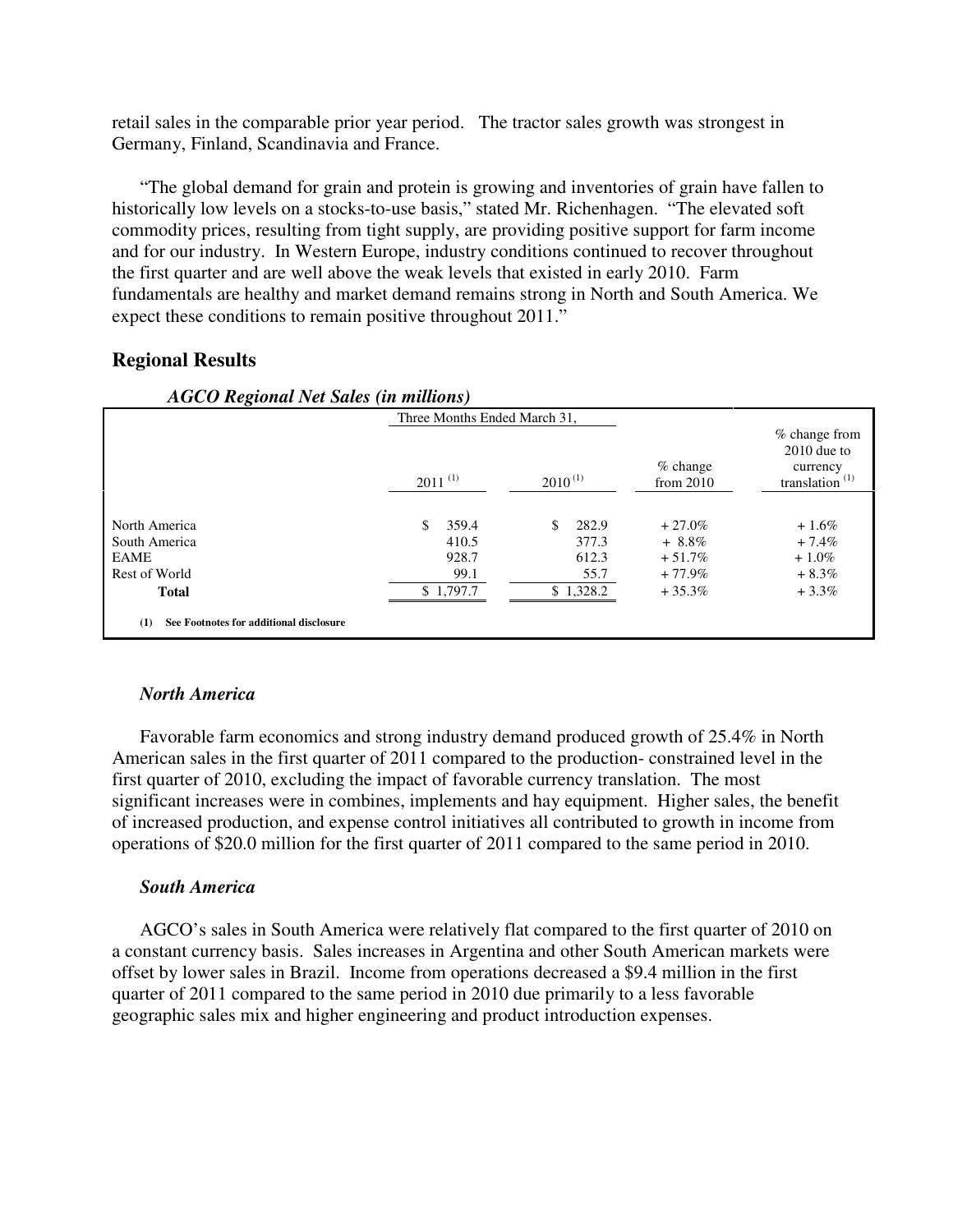#### *EAME*

Strengthening market conditions and the improved outlook for farm income in Western Europe resulted in robust sales growth in the EAME region compared to exceptionally low sales levels in the first quarter of 2010. Sales in the first quarter of 2010 were negatively impacted by weak market conditions and inventory reduction efforts. AGCO experienced the largest increases in Germany, France and the United Kingdom. Income from operations increased by \$86.4 million in the first quarter of 2011 compared to the same period in 2010. Higher sales and production levels and a richer mix of products contributed to the improvement.

#### *Rest of World*

Net sales in AGCO's Rest of World segment increased by approximately 69.6% during the first quarter of 2011 compared to the prior year period, excluding the impact of currency translation. Growth in Eastern Europe and Russia compared to depressed 2010 levels produced most of the increase. Income from operations in the Rest of World region increased \$4.6 million in the first quarter of 2011 compared to the same period in 2010.

#### **Outlook**

Global industry sales are expected to grow in 2011 compared to 2010. Strong growth is expected in Western Europe and the CIS due to market recovery. Modest growth is projected for North America and healthy market conditions are expected to continue in South America.

AGCO is targeting adjusted earnings per share in a range from \$3.50 to \$3.75 for the full year of 2011. Net sales are expected to range from \$8.3 billion to \$8.5 billion. Gross margin improvement is expected to be offset by increased engineering and market expansion expenditures.

\* \* \* \* \*

AGCO will be hosting a conference call with respect to this earnings announcement at 10:00 a.m. Eastern Time on Tuesday, April 26, 2011. The Company will refer to slides on its conference call. Interested persons can access the conference call and slide presentation via AGCO's website at www.agcocorp.com on the "Investors/Events" page in the "Company" section of our website. A replay of the conference call will be available approximately two hours after the conclusion of the conference call for twelve months following the call. A copy of this press release will be available on AGCO's website for at least twelve months following the call.

\* \* \* \* \*

#### *Safe Harbor Statement*

Statements that are not historical facts, including the projections of earnings per share, sales, market conditions, margin improvements, profitability, new product development and market expansion, factory productivity, investments in expanding markets, industry demand, general economic conditions, farm economics and productivity, pension costs, engineering efforts and capital expenditures, are forward-looking and subject to risks that could cause actual results to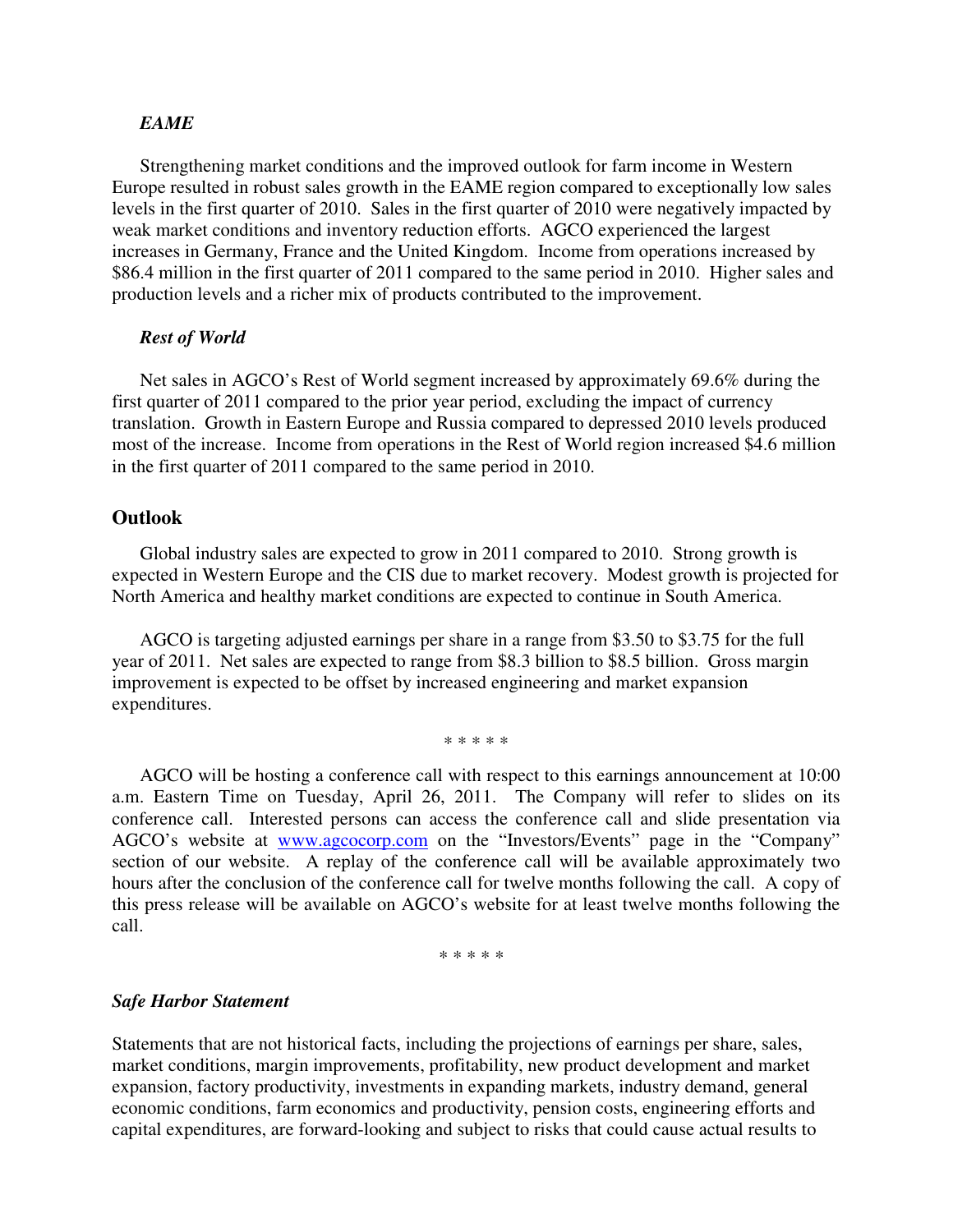differ materially from those suggested by the statements. The following are among the factors that could cause actual results to differ materially from the results discussed in or implied by the forward-looking statements. Further information concerning these and other factors is included in AGCO's filings with the Securities and Exchange Commission, including its Form 10-K for the year ended December 31, 2010. AGCO disclaims any obligation to update any forwardlooking statements except as required by law.

- Our financial results depend entirely upon the agricultural industry, and factors that adversely affect the agricultural industry generally, including declines in the general economy, increases in farm input costs, lower commodity prices, lower farm income and changes in the availability of credit for our retail customers, will adversely affect us.
- The recent poor performance of the general economy may result in a decline in demand for our products. However, we are unable to predict with accuracy the amount or duration of this decline, and our forward-looking statements reflect merely our best estimates at the current time.
- A majority of our sales and manufacturing take place outside of the United States, and, as a result, we are exposed to risks related to foreign laws, taxes, economic conditions, labor supply and relations, political conditions and governmental policies. These risks may delay or reduce our realization of value from our international operations.
- Most retail sales of the products that we manufacture are financed, either by our retail finance joint ventures with Rabobank or by a bank or other private lender. During 2011, our joint ventures with Rabobank, which are controlled by Rabobank and are dependent upon Rabobank for financing as well, financed approximately 50% of the retail sales of our tractors and combines in the markets where the joint ventures operate. Any difficulty by Rabobank to continue to provide that financing, or any business decision by Rabobank as the controlling member not to fund the business or particular aspects of it (for example, a particular country or region), would require the joint ventures to find other sources of financing (which may be difficult to obtain), or us to find another source of retail financing for our customers, or our customers would be required to utilize other retail financing providers. As a result of the ongoing economic downturn, financing for capital equipment purchases generally has become more difficult and expensive to obtain. To the extent that financing is not available or available only at unattractive prices, our sales would be negatively impacted.
- Both AGCO and our retail finance joint ventures have substantial accounts receivables from dealers and end customers, and we would be adversely impacted if the collectability of these receivables was not consistent with historical experience; this collectability is dependent upon the financial strength of the farm industry, which in turn is dependent upon the general economy and commodity prices, as well as several of the other factors listed in this section.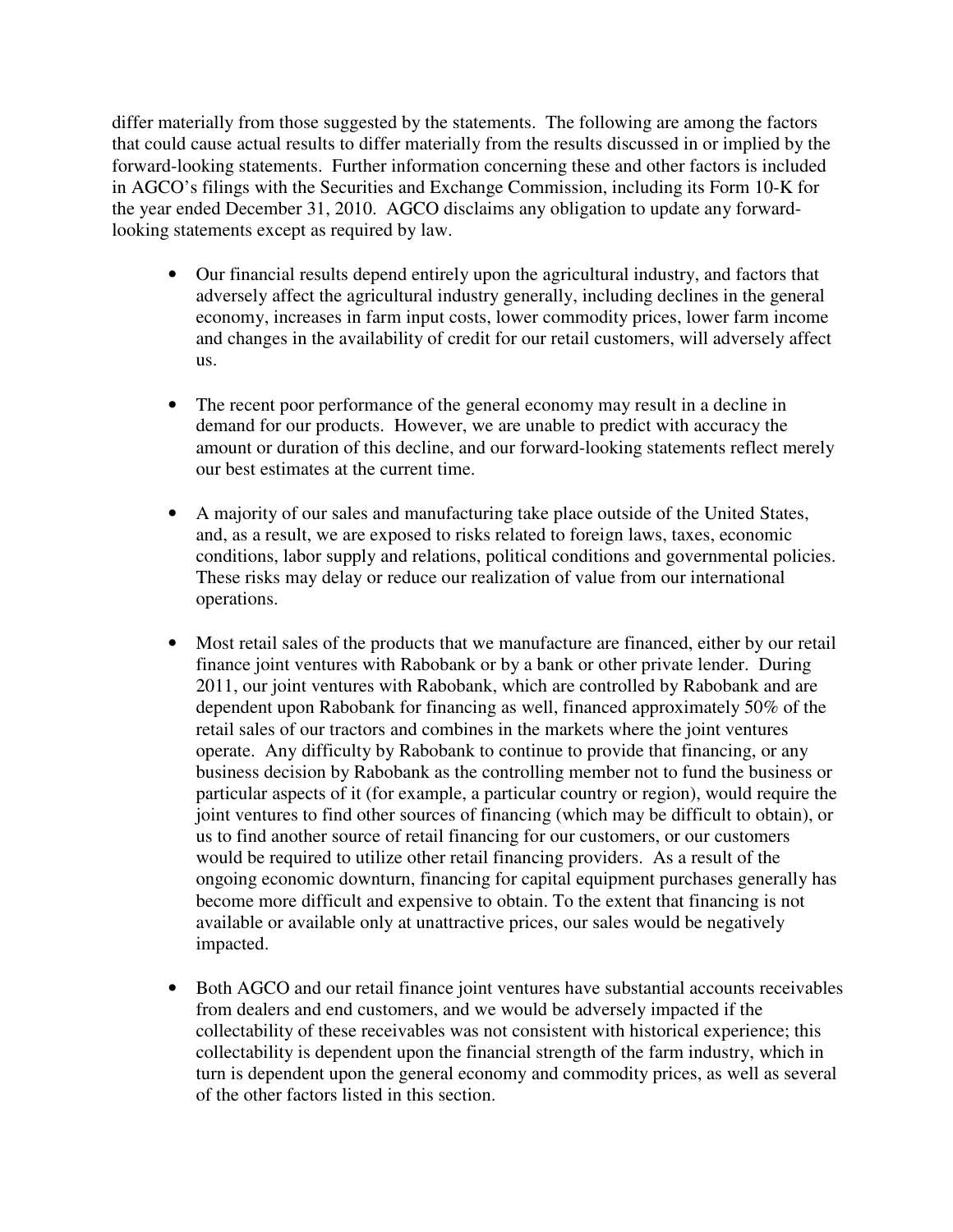- We recently have experienced substantial and sustained volatility with respect to currency exchange rate and interest rate changes, which can adversely affect our reported results of operations and the competitiveness of our products.
- We are subject to extensive environmental laws and regulations, and our compliance with, or our failure to comply with, existing or future laws and regulations could delay production of our products or otherwise adversely affect our business.
- We have significant pension obligations with respect to our employees, and our available cash flow may be adversely affected in the event that payments become due under any pension plans that are unfunded or underfunded. Declines in the market value of the securities used to fund these obligations result in increased pension expense in future periods.
- The agricultural equipment industry is highly seasonal, and seasonal fluctuations significantly impact results of operations and cash flows.
- Our success depends on the introduction of new products, particularly engines that comply with emission requirements, which requires substantial expenditures.
- We depend on suppliers for raw materials, components and parts for our products, and any failure by our suppliers to provide products as needed, or by us to promptly address supplier issues, will adversely impact our ability to timely and efficiently manufacture and sell products. We also are subject to raw material price fluctuations, which can adversely affect our manufacturing costs.
- We face significant competition and, if we are unable to compete successfully against other agricultural equipment manufacturers, we would lose customers and our net sales and profitability would decline.
- We have a substantial amount of indebtedness, and as result, we are subject to certain restrictive covenants and payment obligations that may adversely affect our ability to operate and expand our business.

\* \* \* \* \*

# *About AGCO*

AGCO, Your Agriculture Company, (NYSE: AGCO) was founded in 1990 and offers a full product line of tractors, combines, hay tools, sprayers, forage, tillage equipment, implements, and related replacement parts. AGCO agricultural products are sold under the core brands of Challenger®, Fendt®, Massey Ferguson® and Valtra®, and are distributed globally through 2,600 independent dealers and distributors, in more than 140 countries worldwide. AGCO provides retail financing through AGCO Finance. AGCO is headquartered in Duluth, Georgia, USA. In 2010, AGCO had net sales of \$6.9 billion.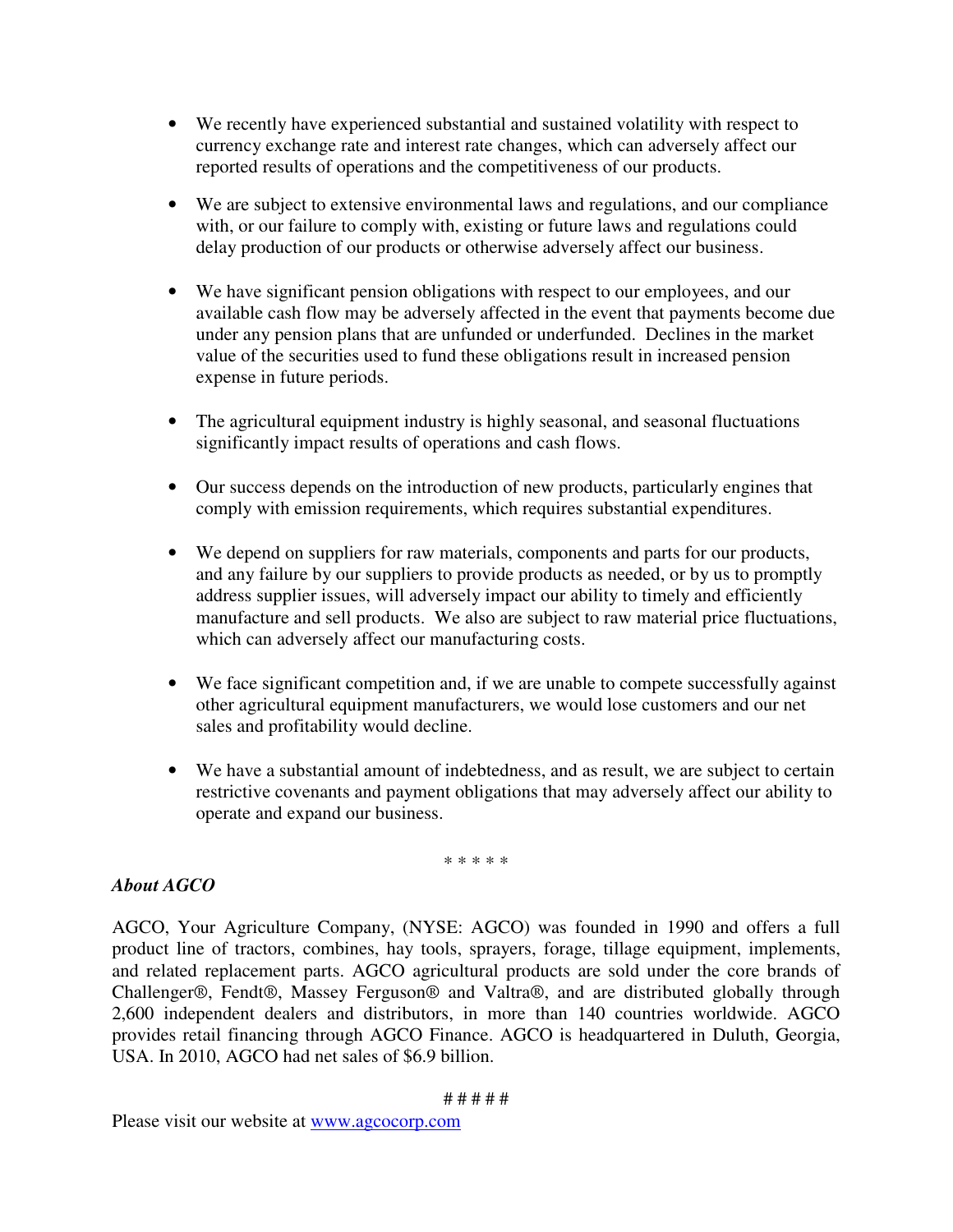# AGCO CORPORATION AND SUBSIDIARIES CONDENSED CONSOLIDATED BALANCE SHEETS (unaudited and in millions)

|                                                                      | March 31,<br>2011 | December 31,<br>2010 |
|----------------------------------------------------------------------|-------------------|----------------------|
|                                                                      |                   |                      |
| <b>ASSETS</b>                                                        |                   |                      |
| <b>Current Assets:</b>                                               |                   |                      |
| Cash and cash equivalents                                            | \$<br>314.3       | \$<br>719.9          |
| Accounts and notes receivable, net                                   | 1.023.3           | 908.5                |
| Inventories, net                                                     | 1,580.7           | 1,233.5              |
| Deferred tax assets                                                  | 58.4              | 52.6                 |
| Other current assets                                                 | 241.3             | 206.5                |
| Total current assets                                                 | 3,218.0           | 3,121.0              |
| Property, plant and equipment, net                                   | 1,048.5           | 924.8                |
| Investment in affiliates                                             | 347.8             | 398.0                |
| Deferred tax assets                                                  | 38.2              | 58.0                 |
| Other assets                                                         | 131.2             | 130.8                |
| Intangible assets, net                                               | 231.0             | 171.6                |
| Goodwill                                                             | 721.0             | 632.7                |
| Total assets                                                         | \$<br>5,735.7     | \$<br>5,436.9        |
| <b>LIABILITIES AND STOCKHOLDERS' EQUITY</b><br>Current Liabilities:  |                   |                      |
| Current portion of long-term debt                                    | \$<br>1.0         | \$<br>0.1            |
| Convertible senior subordinated notes                                | 277.9             | 161.0                |
| Securitization facilities                                            | 94.9              | 113.9                |
| Accounts payable                                                     | 773.8             | 682.6                |
| Accrued expenses                                                     | 897.2             | 883.1                |
| Other current liabilities                                            | 63.7              | 72.2                 |
| Total current liabilities                                            | 2,108.5           | 1,912.9              |
| Long-term debt, less current portion                                 | 290.7             | 443.0                |
| Pensions and postretirement health care benefits                     | 239.3             | 226.5                |
| Deferred tax liabilities                                             | 122.6             | 103.9                |
| Other noncurrent liabilities                                         | 103.0             | 91.4                 |
| <b>Total liabilities</b>                                             | 2.864.1           | 2,777.7              |
| Temporary Equity:                                                    |                   |                      |
| Equity component of redeemable convertible senior subordinated notes | 24.0              |                      |
| Stockholders' Equity:                                                |                   |                      |
| AGCO Corporation stockholders' equity:                               |                   |                      |
| Common stock                                                         | 0.9               | 0.9                  |
| Additional paid-in capital                                           | 1,029.8           | 1,051.3              |
| Retained earnings                                                    | 1,818.3           | 1,738.3              |
| Accumulated other comprehensive loss                                 | (33.8)            | (132.1)              |
| Total AGCO Corporation stockholders' equity                          | 2,815.2           | 2,658.4              |
| Noncontrolling interests                                             | 32.4              | 0.8                  |
| Total stockholders' equity                                           | 2,847.6           | 2,659.2              |
| Total liabilities, temporary equity and stockholders' equity         | \$<br>5,735.7     | \$<br>5.436.9        |

See accompanying notes to condensed consolidated financial statements.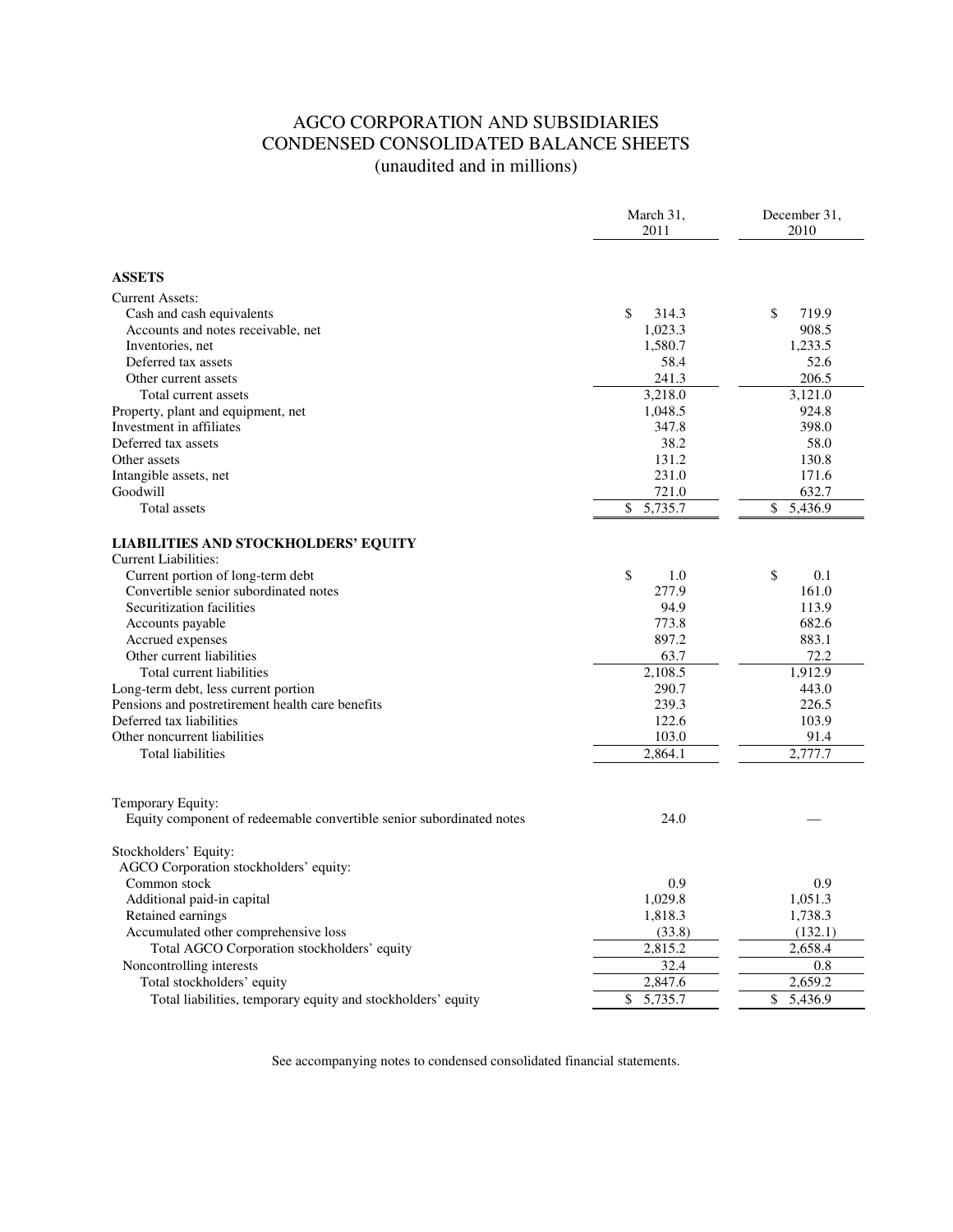# AGCO CORPORATION AND SUBSIDIARIES CONDENSED CONSOLIDATED STATEMENTS OF OPERATIONS (unaudited and in millions, except per share data)

|                                                                                | Three Months Ended March 31, |               |  |
|--------------------------------------------------------------------------------|------------------------------|---------------|--|
|                                                                                | 2011                         | 2010          |  |
| Net sales                                                                      | \$<br>1,797.7                | \$<br>1,328.2 |  |
| Cost of goods sold                                                             | 1,441.8                      | 1,103.6       |  |
| Gross profit                                                                   | 355.9                        | 224.6         |  |
| Selling, general and administrative expenses                                   | 184.7                        | 157.0         |  |
| Engineering expenses                                                           | 57.9                         | 52.1          |  |
| Restructuring and other infrequent expenses                                    | 0.2                          | 1.6           |  |
| Amortization of intangibles                                                    | 4.4                          | 4.5           |  |
| Income from operations                                                         | 108.7                        | 9.4           |  |
| Interest expense, net                                                          | 5.5                          | 9.6           |  |
| Other expense (income), net                                                    | 2.3                          | (2.5)         |  |
| Income before income taxes and equity in net earnings of affiliates            | 100.9                        | 2.3           |  |
| Income tax provision                                                           | 30.7                         | 3.8           |  |
| Income (loss) before equity in net earnings of affiliates                      | 70.2                         | (1.5)         |  |
| Equity in net earnings of affiliates                                           | 11.4                         | 11.5          |  |
| Net income                                                                     | 81.6                         | 10.0          |  |
| Net (income) loss attributable to noncontrolling interests                     | (1.6)                        | 0.1           |  |
| Net income attributable to AGCO Corporation and subsidiaries                   | 80.0<br>\$                   | \$<br>10.1    |  |
| Net income per common share attributable to AGCO Corporation and subsidiaries: |                              |               |  |
| <b>Basic</b>                                                                   | 0.85<br>\$                   | \$<br>0.11    |  |
| Diluted                                                                        | \$<br>0.81                   | \$<br>0.10    |  |
| Weighted average number of common and common equivalent shares outstanding:    |                              |               |  |
| <b>Basic</b>                                                                   | 94.1                         | 92.4          |  |
| Diluted                                                                        | 98.3                         | 96.2          |  |
|                                                                                |                              |               |  |

See accompanying notes to condensed consolidated financial statements.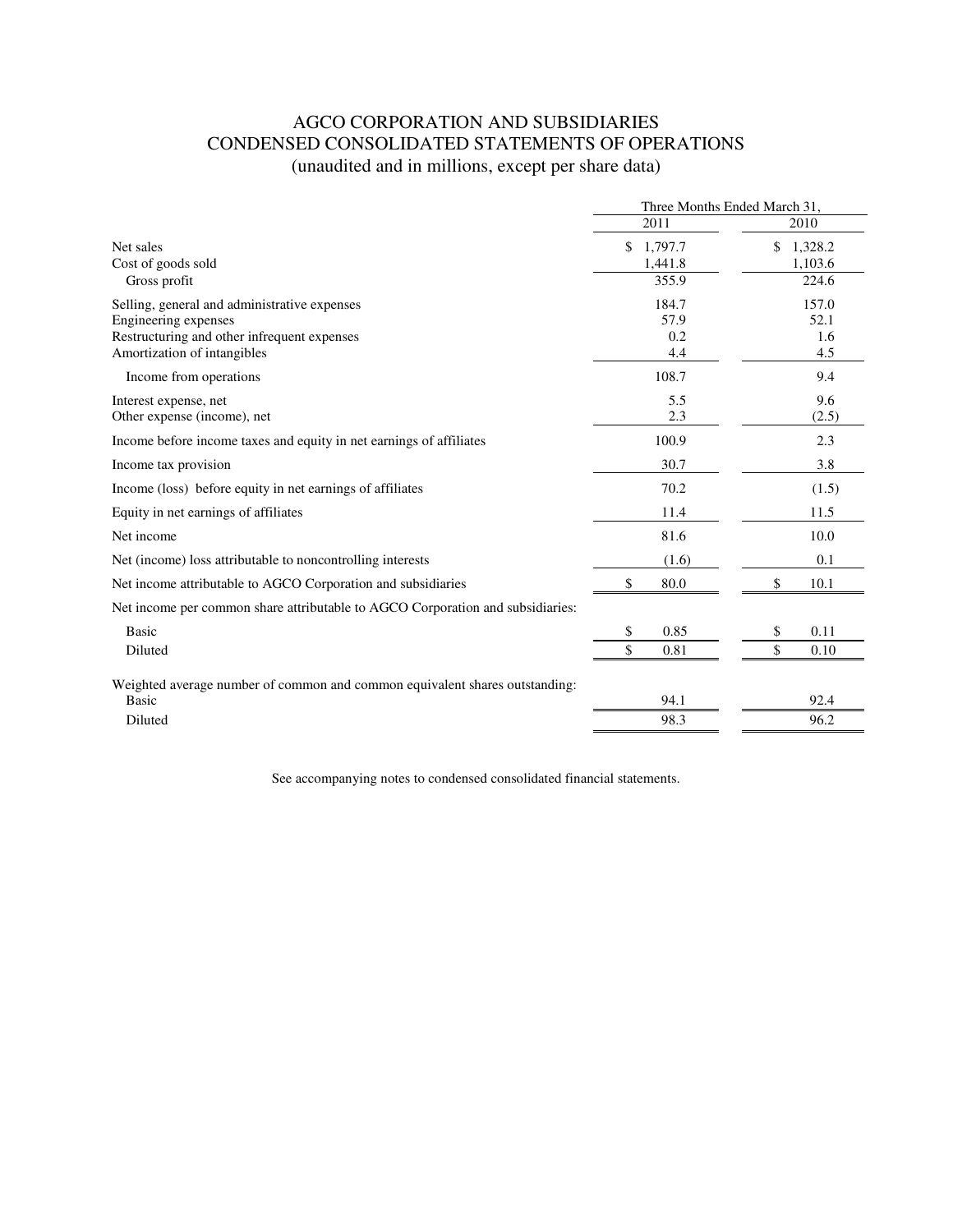# AGCO CORPORATION AND SUBSIDIARIES CONDENSED CONSOLIDATED STATEMENTS OF CASH FLOWS (unaudited and in millions)

| 2011<br>2010<br>Cash flows from operating activities:<br>\$<br>81.6<br>\$<br>Net income<br>10.0<br>Adjustments to reconcile net income to net cash used in operating activities:<br>36.4<br>Depreciation<br>33.0<br>Deferred debt issuance cost amortization<br>0.4<br>0.7<br>Amortization of intangibles<br>4.4<br>4.5<br>Amortization of debt discount<br>2.0<br>4.0<br>Stock compensation<br>4.7<br>2.0<br>Equity in net earnings of affiliates, net of cash received<br>(8.5)<br>(7.7)<br>Deferred income tax benefit<br>(0.6)<br>(5.6)<br>Gain on sale of property, plant and equipment<br>(0.5)<br>(0.1)<br>Gain on remeasurement of previously held equity interest<br>(0.7)<br>Changes in operating assets and liabilities, net of effects from purchase of<br>businesses:<br>Accounts and notes receivable, net<br>(29.8)<br>(17.5)<br>(218.2)<br>(178.9)<br>Inventories, net<br>Other current and noncurrent assets<br>(28.2)<br>(6.5)<br>20.3<br>37.1<br>Accounts payable<br>Accrued expenses<br>(21.0)<br>(74.7)<br>Other current and noncurrent liabilities<br>(22.8)<br>10.5<br>(249.0)<br>(212.3)<br>Total adjustments |                                                              | Three Months Ended March 31, |         |  |
|---------------------------------------------------------------------------------------------------------------------------------------------------------------------------------------------------------------------------------------------------------------------------------------------------------------------------------------------------------------------------------------------------------------------------------------------------------------------------------------------------------------------------------------------------------------------------------------------------------------------------------------------------------------------------------------------------------------------------------------------------------------------------------------------------------------------------------------------------------------------------------------------------------------------------------------------------------------------------------------------------------------------------------------------------------------------------------------------------------------------------------------|--------------------------------------------------------------|------------------------------|---------|--|
|                                                                                                                                                                                                                                                                                                                                                                                                                                                                                                                                                                                                                                                                                                                                                                                                                                                                                                                                                                                                                                                                                                                                       |                                                              |                              |         |  |
|                                                                                                                                                                                                                                                                                                                                                                                                                                                                                                                                                                                                                                                                                                                                                                                                                                                                                                                                                                                                                                                                                                                                       |                                                              |                              |         |  |
|                                                                                                                                                                                                                                                                                                                                                                                                                                                                                                                                                                                                                                                                                                                                                                                                                                                                                                                                                                                                                                                                                                                                       |                                                              |                              |         |  |
|                                                                                                                                                                                                                                                                                                                                                                                                                                                                                                                                                                                                                                                                                                                                                                                                                                                                                                                                                                                                                                                                                                                                       |                                                              |                              |         |  |
|                                                                                                                                                                                                                                                                                                                                                                                                                                                                                                                                                                                                                                                                                                                                                                                                                                                                                                                                                                                                                                                                                                                                       |                                                              |                              |         |  |
|                                                                                                                                                                                                                                                                                                                                                                                                                                                                                                                                                                                                                                                                                                                                                                                                                                                                                                                                                                                                                                                                                                                                       |                                                              |                              |         |  |
|                                                                                                                                                                                                                                                                                                                                                                                                                                                                                                                                                                                                                                                                                                                                                                                                                                                                                                                                                                                                                                                                                                                                       |                                                              |                              |         |  |
|                                                                                                                                                                                                                                                                                                                                                                                                                                                                                                                                                                                                                                                                                                                                                                                                                                                                                                                                                                                                                                                                                                                                       |                                                              |                              |         |  |
|                                                                                                                                                                                                                                                                                                                                                                                                                                                                                                                                                                                                                                                                                                                                                                                                                                                                                                                                                                                                                                                                                                                                       |                                                              |                              |         |  |
|                                                                                                                                                                                                                                                                                                                                                                                                                                                                                                                                                                                                                                                                                                                                                                                                                                                                                                                                                                                                                                                                                                                                       |                                                              |                              |         |  |
|                                                                                                                                                                                                                                                                                                                                                                                                                                                                                                                                                                                                                                                                                                                                                                                                                                                                                                                                                                                                                                                                                                                                       |                                                              |                              |         |  |
|                                                                                                                                                                                                                                                                                                                                                                                                                                                                                                                                                                                                                                                                                                                                                                                                                                                                                                                                                                                                                                                                                                                                       |                                                              |                              |         |  |
|                                                                                                                                                                                                                                                                                                                                                                                                                                                                                                                                                                                                                                                                                                                                                                                                                                                                                                                                                                                                                                                                                                                                       |                                                              |                              |         |  |
|                                                                                                                                                                                                                                                                                                                                                                                                                                                                                                                                                                                                                                                                                                                                                                                                                                                                                                                                                                                                                                                                                                                                       |                                                              |                              |         |  |
|                                                                                                                                                                                                                                                                                                                                                                                                                                                                                                                                                                                                                                                                                                                                                                                                                                                                                                                                                                                                                                                                                                                                       |                                                              |                              |         |  |
|                                                                                                                                                                                                                                                                                                                                                                                                                                                                                                                                                                                                                                                                                                                                                                                                                                                                                                                                                                                                                                                                                                                                       |                                                              |                              |         |  |
|                                                                                                                                                                                                                                                                                                                                                                                                                                                                                                                                                                                                                                                                                                                                                                                                                                                                                                                                                                                                                                                                                                                                       |                                                              |                              |         |  |
|                                                                                                                                                                                                                                                                                                                                                                                                                                                                                                                                                                                                                                                                                                                                                                                                                                                                                                                                                                                                                                                                                                                                       |                                                              |                              |         |  |
|                                                                                                                                                                                                                                                                                                                                                                                                                                                                                                                                                                                                                                                                                                                                                                                                                                                                                                                                                                                                                                                                                                                                       |                                                              |                              |         |  |
|                                                                                                                                                                                                                                                                                                                                                                                                                                                                                                                                                                                                                                                                                                                                                                                                                                                                                                                                                                                                                                                                                                                                       |                                                              |                              |         |  |
|                                                                                                                                                                                                                                                                                                                                                                                                                                                                                                                                                                                                                                                                                                                                                                                                                                                                                                                                                                                                                                                                                                                                       |                                                              |                              |         |  |
|                                                                                                                                                                                                                                                                                                                                                                                                                                                                                                                                                                                                                                                                                                                                                                                                                                                                                                                                                                                                                                                                                                                                       |                                                              |                              |         |  |
|                                                                                                                                                                                                                                                                                                                                                                                                                                                                                                                                                                                                                                                                                                                                                                                                                                                                                                                                                                                                                                                                                                                                       | Net cash used in operating activities                        | (167.4)                      | (202.3) |  |
|                                                                                                                                                                                                                                                                                                                                                                                                                                                                                                                                                                                                                                                                                                                                                                                                                                                                                                                                                                                                                                                                                                                                       | Cash flows from investing activities:                        |                              |         |  |
| Purchases of property, plant and equipment<br>(36.8)<br>(24.1)                                                                                                                                                                                                                                                                                                                                                                                                                                                                                                                                                                                                                                                                                                                                                                                                                                                                                                                                                                                                                                                                        |                                                              |                              |         |  |
| Proceeds from sale of property, plant and equipment<br>0.5<br>0.1                                                                                                                                                                                                                                                                                                                                                                                                                                                                                                                                                                                                                                                                                                                                                                                                                                                                                                                                                                                                                                                                     |                                                              |                              |         |  |
| Purchase of businesses, net of cash acquired<br>(88.3)                                                                                                                                                                                                                                                                                                                                                                                                                                                                                                                                                                                                                                                                                                                                                                                                                                                                                                                                                                                                                                                                                |                                                              |                              |         |  |
| Investments in consolidated affiliates, net of cash acquired<br>(25.0)                                                                                                                                                                                                                                                                                                                                                                                                                                                                                                                                                                                                                                                                                                                                                                                                                                                                                                                                                                                                                                                                |                                                              |                              |         |  |
| Investments in unconsolidated affiliates, net<br>(2.4)                                                                                                                                                                                                                                                                                                                                                                                                                                                                                                                                                                                                                                                                                                                                                                                                                                                                                                                                                                                                                                                                                |                                                              |                              |         |  |
| (152.0)<br>Net cash used in investing activities<br>(24.0)                                                                                                                                                                                                                                                                                                                                                                                                                                                                                                                                                                                                                                                                                                                                                                                                                                                                                                                                                                                                                                                                            |                                                              |                              |         |  |
|                                                                                                                                                                                                                                                                                                                                                                                                                                                                                                                                                                                                                                                                                                                                                                                                                                                                                                                                                                                                                                                                                                                                       | Cash flows from financing activities:                        |                              |         |  |
| Conversion of convertible senior subordinated notes<br>(60.4)                                                                                                                                                                                                                                                                                                                                                                                                                                                                                                                                                                                                                                                                                                                                                                                                                                                                                                                                                                                                                                                                         |                                                              |                              |         |  |
| Repayment of debt obligations, net<br>(30.9)<br>(2.1)                                                                                                                                                                                                                                                                                                                                                                                                                                                                                                                                                                                                                                                                                                                                                                                                                                                                                                                                                                                                                                                                                 |                                                              |                              |         |  |
| Payment of minimum tax withholdings on stock compensation<br>(2.0)<br>(8.8)                                                                                                                                                                                                                                                                                                                                                                                                                                                                                                                                                                                                                                                                                                                                                                                                                                                                                                                                                                                                                                                           |                                                              |                              |         |  |
| (93.3)<br>(10.9)<br>Net cash used in financing activities                                                                                                                                                                                                                                                                                                                                                                                                                                                                                                                                                                                                                                                                                                                                                                                                                                                                                                                                                                                                                                                                             |                                                              |                              |         |  |
| 7.1<br>(6.1)                                                                                                                                                                                                                                                                                                                                                                                                                                                                                                                                                                                                                                                                                                                                                                                                                                                                                                                                                                                                                                                                                                                          | Effect of exchange rate changes on cash and cash equivalents |                              |         |  |
| (405.6)<br>(243.3)                                                                                                                                                                                                                                                                                                                                                                                                                                                                                                                                                                                                                                                                                                                                                                                                                                                                                                                                                                                                                                                                                                                    | Decrease in cash and cash equivalents                        |                              |         |  |
| 719.9<br>651.4                                                                                                                                                                                                                                                                                                                                                                                                                                                                                                                                                                                                                                                                                                                                                                                                                                                                                                                                                                                                                                                                                                                        | Cash and cash equivalents, beginning of period               |                              |         |  |
| \$<br>\$<br>408.1<br>314.3                                                                                                                                                                                                                                                                                                                                                                                                                                                                                                                                                                                                                                                                                                                                                                                                                                                                                                                                                                                                                                                                                                            | Cash and cash equivalents, end of period                     |                              |         |  |

See accompanying notes to condensed consolidated financial statements.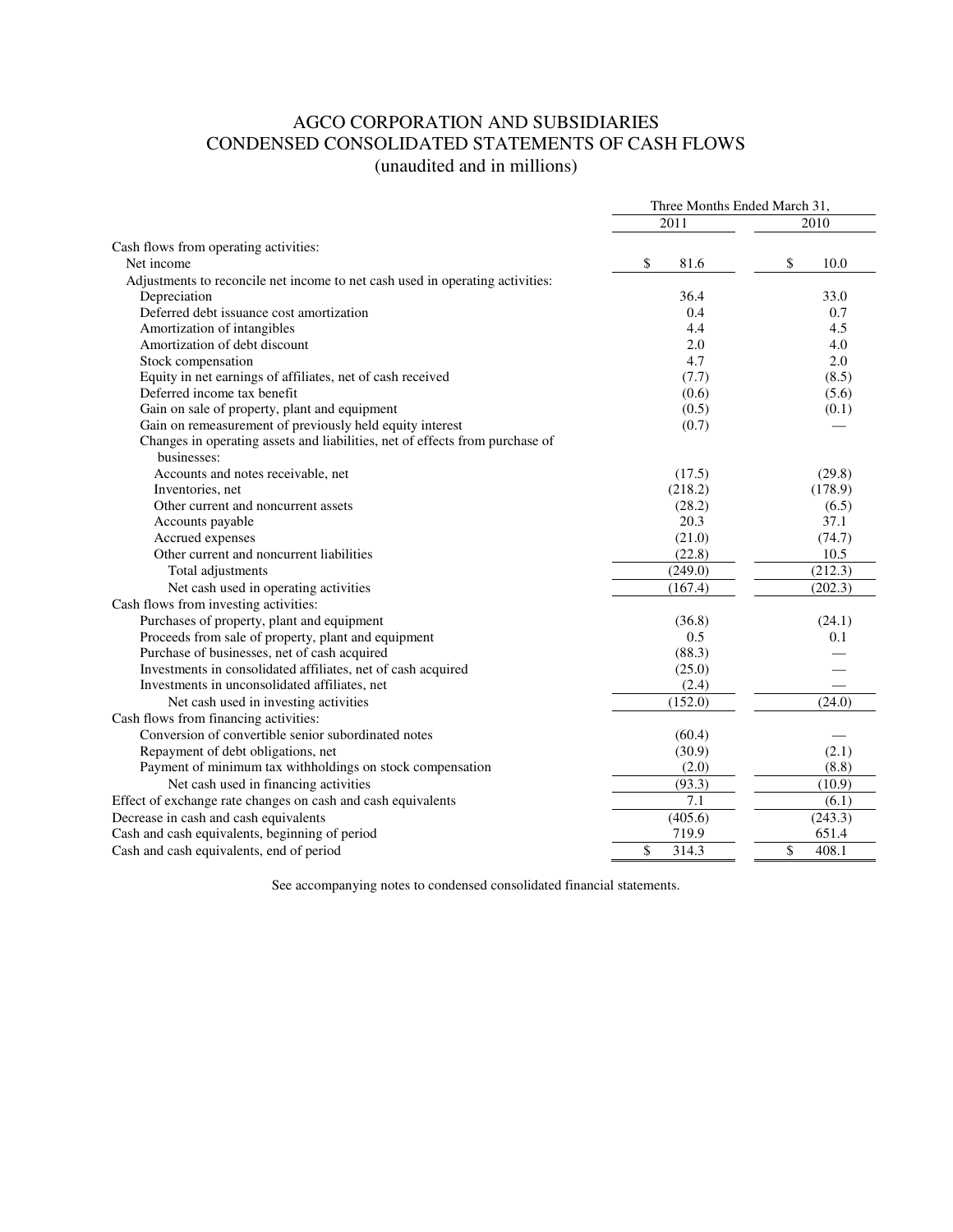### AGCO CORPORATION AND SUBSIDIARIES NOTES TO CONDENSED CONSOLIDATED FINANCIAL STATEMENTS (unaudited, in millions, except per share data)

#### **1. STOCK COMPENSATION EXPENSE**

The Company recorded stock compensation expense as follows:

|                                              | Three Months Ended |      |      |     |  |
|----------------------------------------------|--------------------|------|------|-----|--|
|                                              | March 31,          |      |      |     |  |
|                                              |                    | 2011 | 2010 |     |  |
| Cost of goods sold                           |                    | 0.3  |      | 0.1 |  |
| Selling, general and administrative expenses |                    | 4.4  |      | 1.9 |  |
| Total stock compensation expense             |                    | 4.7  |      |     |  |

#### **2. INDEBTEDNESS**

Indebtedness at March 31, 2011 and December 31, 2010 consisted of the following:

|                                                                 | March 31,   | December 31, |
|-----------------------------------------------------------------|-------------|--------------|
|                                                                 | 2011        | 2010         |
| $6\%$ % Senior subordinated notes due 2014                      | 284.2<br>£. | 267.7        |
| 134\% Convertible senior subordinated notes due 2033            | 100.6       | 161.0        |
| $1\frac{1}{4}\%$ Convertible senior subordinated notes due 2036 | 177.3       | 175.2        |
| Securitization facilities                                       | 94.9        | 113.9        |
| Other long-term debt                                            | 7.5         | 0.2          |
|                                                                 | 664.5       | 718.0        |
| Less:<br>Current portion of long-term debt                      | (1.0)       | (0.1)        |
| 134% Convertible senior subordinated notes due 2033             | (100.6)     | (161.0)      |
| 1¼% Convertible senior subordinated notes due 2036              | (177.3)     |              |
| Securitization facilities                                       | (94.9)      | (113.9)      |
| Total indebtedness, less current portion                        | 290.7       | 443.0        |

 As of March 31, 2011 and December 31, 2010, the closing sales price of the Company's common stock had exceeded 120% of the conversion price of the 1¾% convertible senior subordinated notes for at least 20 trading days in the 30 consecutive trading days ending March 31, 2011 and December 31, 2010, respectively, and, therefore, the Company classified the notes as a current liability. As of March 31, 2011, the closing sales price of the Company's common stock had exceeded 120% of the conversion price of the 1¼% convertible senior subordinated notes for at least 20 trading days in the 30 consecutive trading days ending March 31, 2011, and, therefore, the Company classified the notes as a current liability. In accordance with Accounting Standards Update No. 2009-04, "Accounting for Redeemable Equity Instruments," the Company also classified the equity component of the 1¼% convertible senior subordinated notes as "temporary equity." The amount classified as "temporary equity" was measured as the excess of (i) the amount of cash that would be required to be paid upon conversion over (ii) the current carrying amount of the liability-classified component. As of March 31, 2011, the amount of principal cash required to be repaid upon conversion of the 1¾% convertible senior subordinated notes was equivalent to the carrying amount of the liability-classified component. Future classification of both series of notes between current and long-term debt and classification of the equity component of the 1¼% convertible senior subordinated notes as "temporary equity" is dependent on the closing sales price of the Company's common stock during future quarters.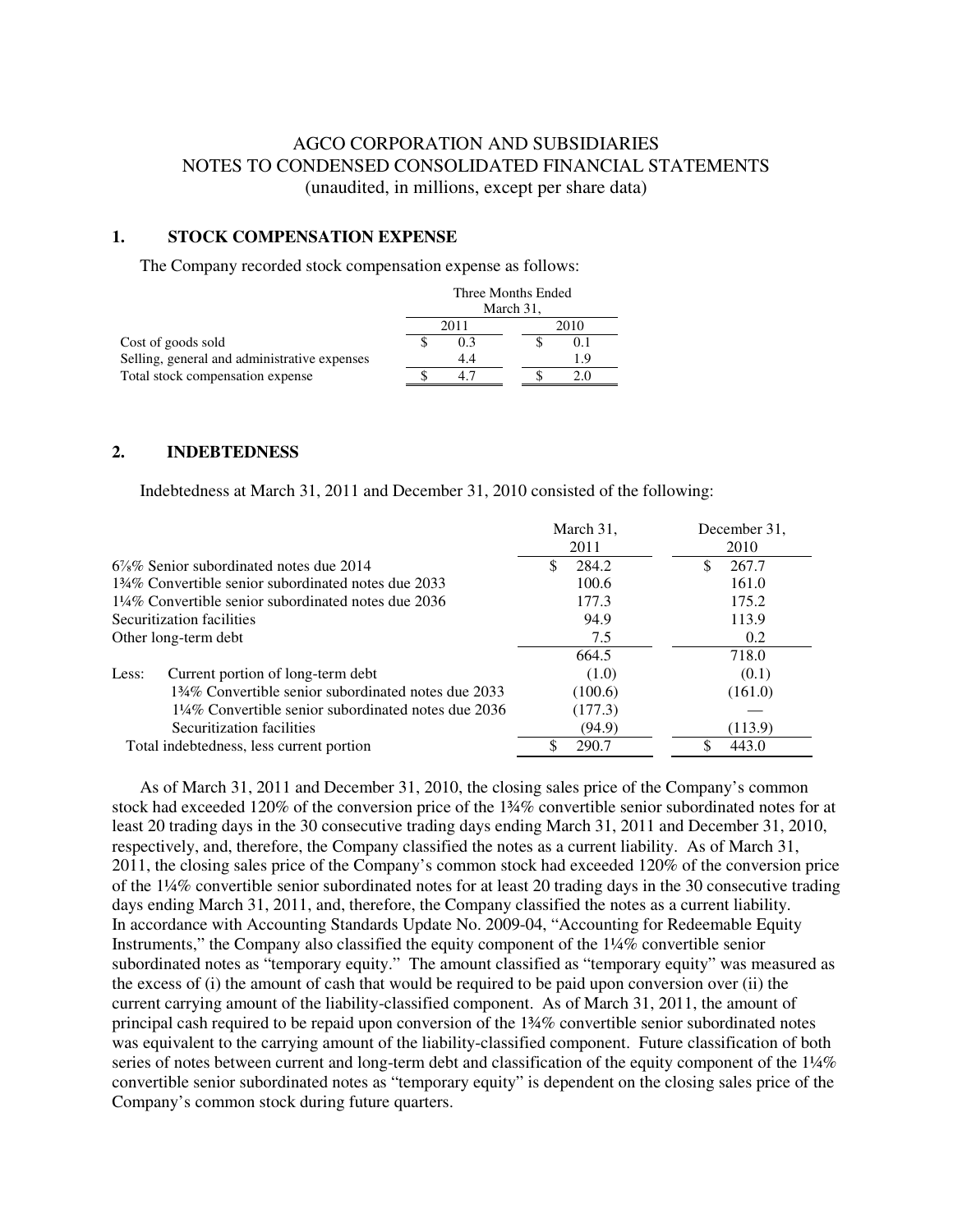During the first quarter of 2011, holders of the Company's 1¾% convertible senior subordinated notes converted approximately \$60.4 million of principal amount of the notes. The Company issued 1,568,995 shares associated with the \$60.4 million excess conversion value of the notes. The Company reflected the repayment of the principal of the notes, totaling \$60.4 million, within "Conversion of convertible senior subordinated notes" within the Company's Condensed Consolidated Statements of Cash Flows for the three months ended March 31, 2011.

 The Company's €200.0 million of 6⅞% senior subordinated notes due April 15, 2014, issued in April 2004, are unsecured obligations and are subordinated in right of payment to any existing or future senior indebtedness. Interest is payable on the notes semi-annually on April 15 and October 15 of each year. On April 1, 2011, the Company notified the holders of the notes that it would be redeeming the notes at a price of 101.146% of their principal amount on May 2, 2011, in accordance with the redemption provisions of the indenture agreement. The Company will fund the redemption of the notes with a new  $\epsilon$ 200.0 million senior unsecured term loan with Coöperatieve Centrale Raiffeisen-Boerenleenbank B.A., "Rabobank Nederland". The new term loan is due May 2, 2016 and bears interest at a fixed rate of 4.5%. The Company will record a loss of approximately \$3.1 million associated with the premium paid to the holders of the notes and will record a write-off of approximately \$1.2 million of unamortized deferred debt issuance costs associated with the redemption. Both of these amounts will be reflected within "interest expense, net" in the Company's Condensed Consolidated Statements of Operations during the three months ended June 30, 2011.

#### **3. INVENTORIES**

Inventories at March 31, 2011 and December 31, 2010 were as follows:

|                              | March 31,<br>2011 | December 31,<br>2010 |
|------------------------------|-------------------|----------------------|
| Finished goods               | 612.7             | 422.6                |
| Repair and replacement parts | 482.8             | 432.4                |
| Work in process              | 132.1             | 90.2                 |
| Raw materials                | 353.1             | 288.3                |
| Inventories, net             | 1,580.7           | 1.233.5              |

### **4. ACCOUNTS RECEIVABLE SALES AGREEMENTS AND SECURITIZATION FACILITIES**

 At March 31, 2011, the Company's accounts receivable securitization facilities in Europe had outstanding funding of approximately €66.8 million (or approximately \$94.9 million). The Company recognized approximately \$94.9 million of accounts receivable sold through its European securitization facilities within the Company's Condensed Consolidated Balance Sheets as of March 31, 2011, with a corresponding liability equivalent to the funded balance of the facility.

At March 31, 2011, the Company had accounts receivable sales agreements that permit the sale, on an ongoing basis, of substantially all of its wholesale interest-bearing and non-interest bearing receivables in North America to AGCO Finance LLC and AGCO Finance Canada, Ltd., its 49% owned U.S. and Canadian retail finance joint ventures. As of March 31, 2011, net cash received from receivables sold under the U.S. and Canadian accounts receivable sales agreements was approximately \$441.1 million.

Losses on sales of receivables associated with the accounts receivable financing facilities discussed above, reflected within "Other expense (income), net" and "Interest expense, net" in the Company's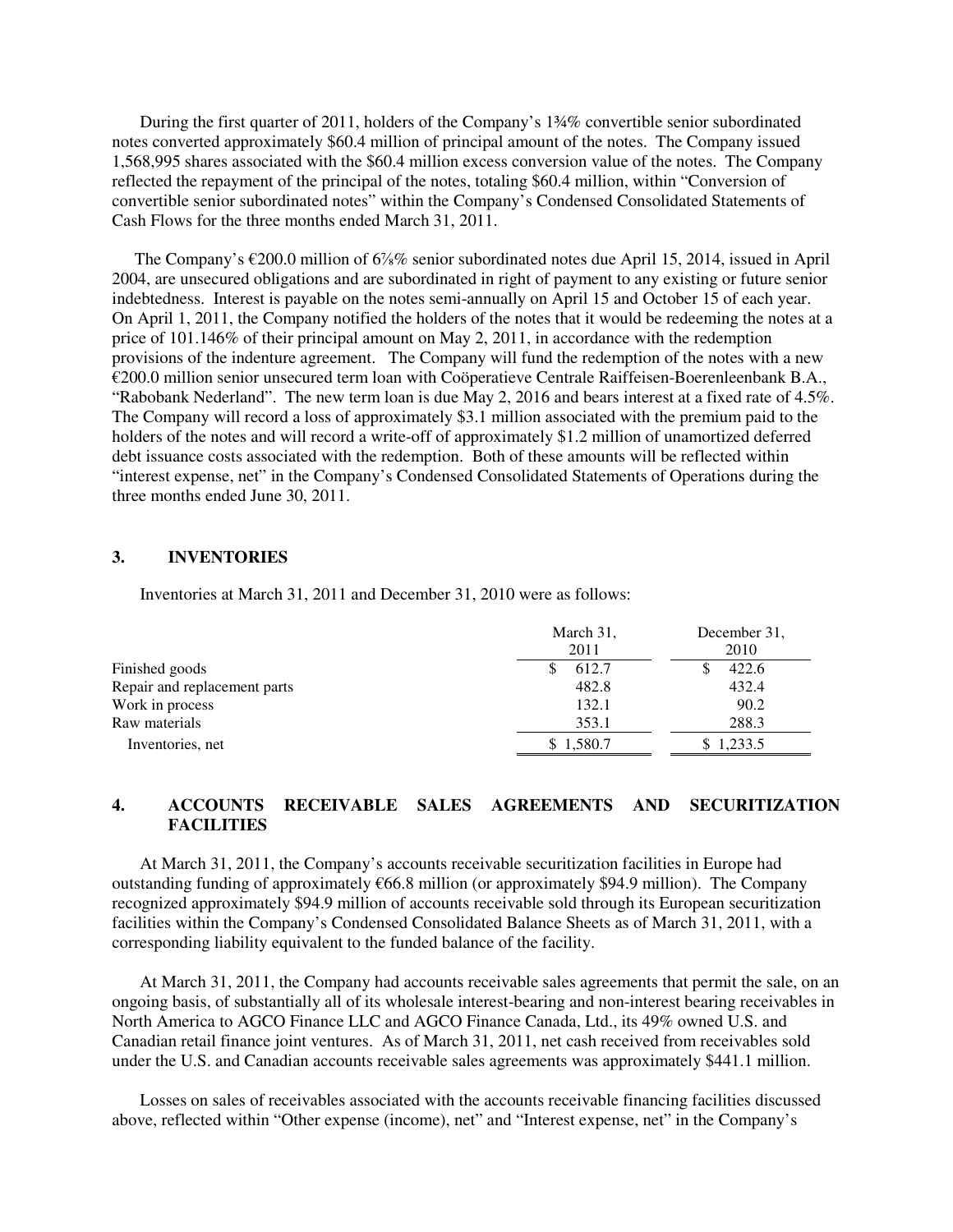Condensed Consolidated Statements of Operations, were approximately \$3.6 million and \$3.4 million during the three months ended March 31, 2011 and 2010, respectively.

The Company's AGCO Finance retail finance joint ventures in Europe, Brazil and Australia also provide wholesale financing to the Company's dealers. The receivables associated with these arrangements are without recourse to the Company. As of March 31, 2011 and December 31, 2010, these retail finance joint ventures had approximately \$209.2 million and \$221.8 million, respectively, of outstanding accounts receivable associated with these arrangements. In addition, the Company sells certain trade receivables under factoring arrangements to other financial institutions around the world.

#### **5. EARNINGS PER SHARE**

The Company's convertible senior subordinated notes provide for (i) the settlement upon conversion in cash up to the principal amount of the converted notes with any excess conversion value settled in shares of the Company's common stock, and (ii) the conversion rate to be increased under certain circumstances if the notes are converted in connection with certain change of control transactions. Dilution of weighted shares outstanding will depend on the Company's stock price for the excess conversion value using the treasury stock method. A reconciliation of net income attributable to AGCO Corporation and subsidiaries and weighted average common shares outstanding for purposes of calculating basic and diluted earnings per share for the three months ended March 31, 2011 and 2010 is as follows:

|                                                                                 | Three Months Ended March 31, |      |  |
|---------------------------------------------------------------------------------|------------------------------|------|--|
|                                                                                 | 2011                         | 2010 |  |
| Basic net income per share:                                                     |                              |      |  |
| Net income attributable to AGCO Corporation and subsidiaries                    | 80.0                         | 10.1 |  |
| Weighted average number of common shares outstanding                            | 94.1                         | 92.4 |  |
| Basic net income per share attributable to AGCO Corporation and subsidiaries    | 0.85                         | 0.11 |  |
| Diluted net income per share:                                                   |                              |      |  |
| Net income attributable to AGCO Corporation and subsidiaries for                |                              |      |  |
| purposes of computing diluted net income per share                              | 80.0                         | 10.1 |  |
| Weighted average number of common shares outstanding                            | 94.1                         | 92.4 |  |
| Dilutive stock options, performance share awards and restricted stock<br>awards | 0.4                          | 0.7  |  |
| Weighted average assumed conversion of contingently convertible senior          |                              |      |  |
| subordinated notes                                                              | 3.8                          | 3.1  |  |
| Weighted average number of common and common equivalent shares                  |                              |      |  |
| outstanding for purposes of computing diluted earnings per share                | 98.3                         | 96.2 |  |
| Diluted net income per share attributable to AGCO Corporation and subsidiaries  | 0.81<br>\$                   | 0.10 |  |

#### **6. SEGMENT REPORTING**

The Company's four reportable segments distribute a full range of agricultural equipment and related replacement parts. The Company evaluates segment performance primarily based on income from operations. Sales for each segment are based on the location of the third-party customer. The Company's selling, general and administrative expenses and engineering expenses are charged to each segment based on the region and division where the expenses are incurred. As a result, the components of income from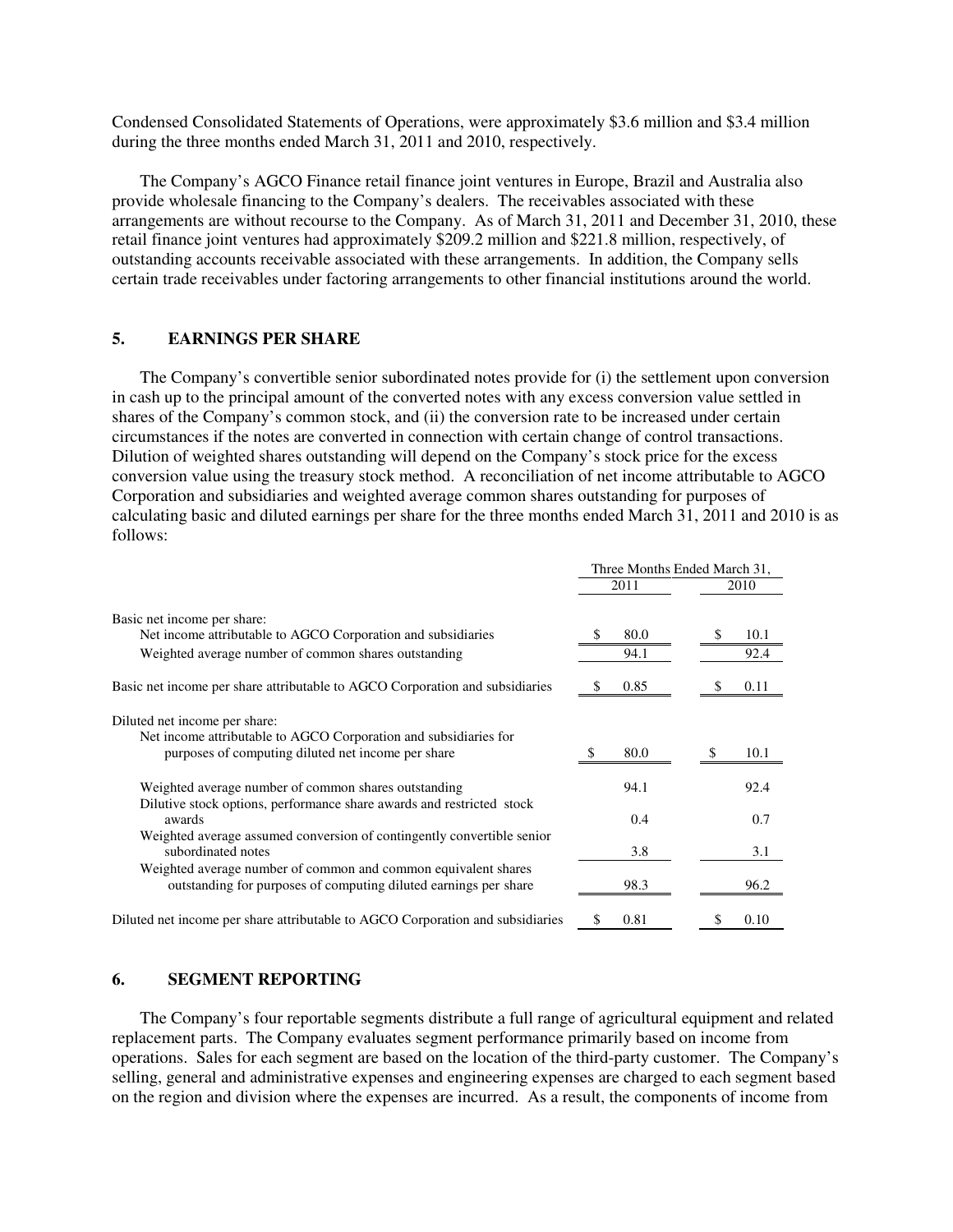operations for one segment may not be comparable to another segment. Segment results for the three months ended March 31, 2011 and 2010 are as follows:

| Three Months Ended<br>March 31, | North<br>America | South<br>America | Europe/Africa/<br>Middle East | Rest of<br>World | Consolidated |
|---------------------------------|------------------|------------------|-------------------------------|------------------|--------------|
| 2011                            |                  |                  |                               |                  |              |
| Net sales                       | \$359.4          | \$410.5          | 928.7                         | \$99.1           | \$1,797.7    |
| Income from operations          | 12.7             | 33.4             | 82.6                          | 6.4              | 135.1        |
| 2010                            |                  |                  |                               |                  |              |
| Net sales                       | \$282.9          | \$377.3          | 612.3                         | \$55.7           | \$1,328.2    |
| (Loss) income from operations   | (7.3)            | 42.8             | (3.8)                         | 1.8              | 33.5         |

A reconciliation from the segment information to the consolidated balances for income from operations is set forth below:

|                                             | Three Months Ended |        |           |        |  |
|---------------------------------------------|--------------------|--------|-----------|--------|--|
|                                             |                    |        | March 31, |        |  |
|                                             |                    | 2011   |           | 2010   |  |
| Segment income from operations              |                    | 135.1  |           | 33.5   |  |
| Corporate expenses                          |                    | (17.4) |           | (16.1) |  |
| Stock compensation expense                  |                    | (4.4)  |           | (1.9)  |  |
| Restructuring and other infrequent expenses |                    | (0.2)  |           | (1.6)  |  |
| Amortization of intangibles                 |                    | (4.4)  |           | (4.5)  |  |
| Consolidated income from operations         |                    | 108.7  |           | 9.4    |  |